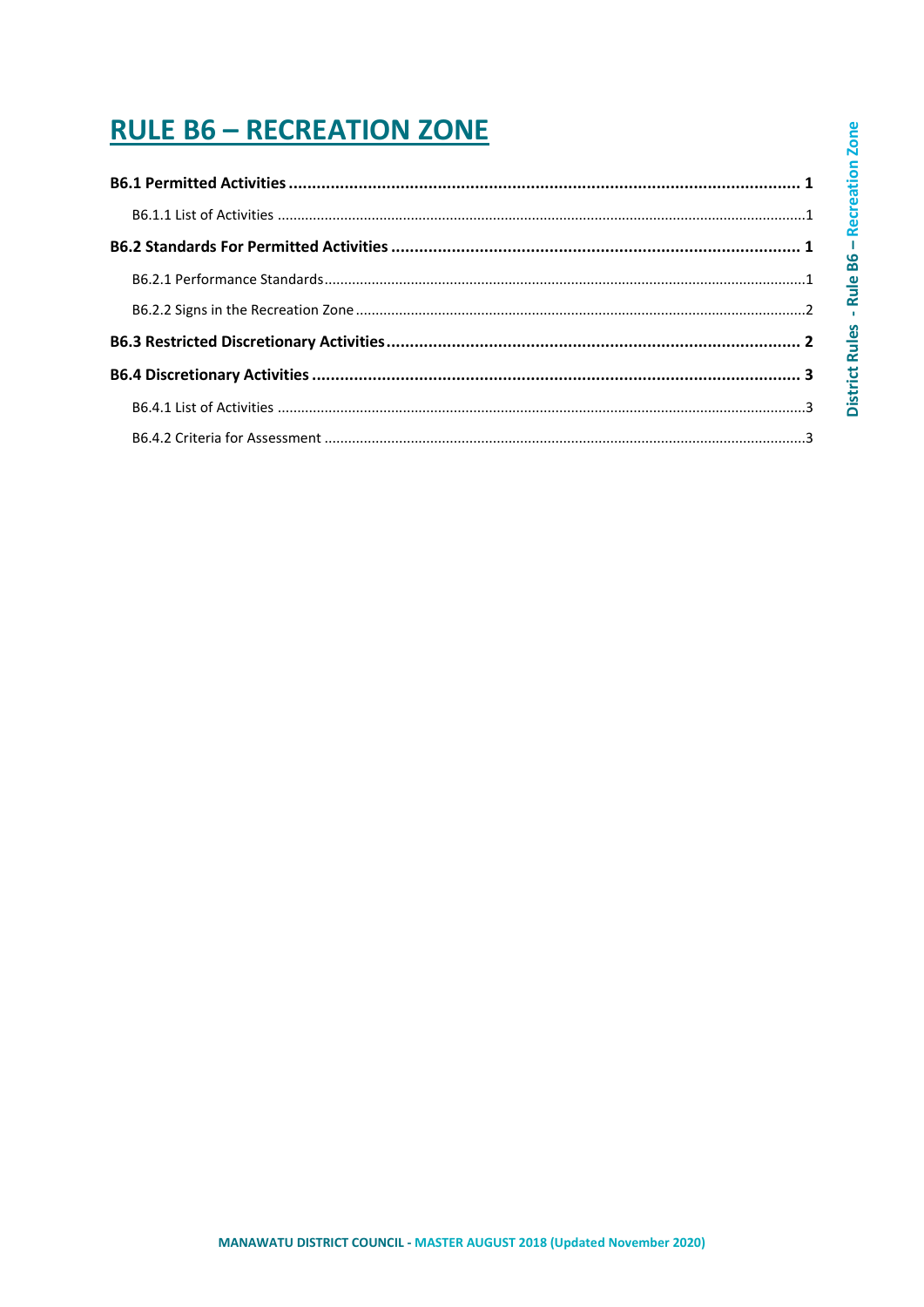*Page Intentionally Left Blank*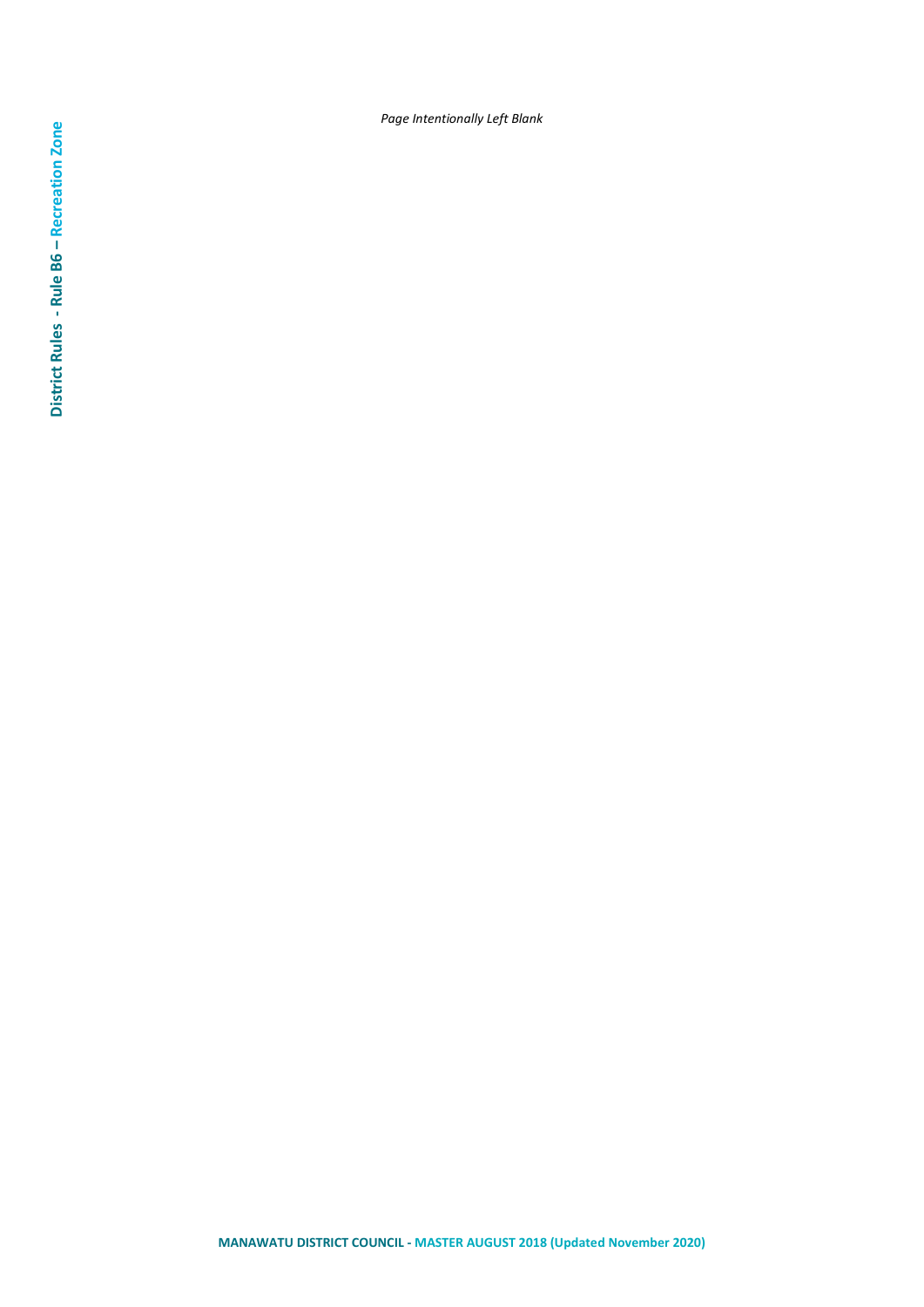**PAGE 1**

# **RULE B6 – RECREATION ZONE**

(Refer Part 4.8)

(NB – Words outlined in bold type below have a specific definition contained in Chapter 2 (Definitions). Some of the activities listed below may also require consent from the **Regional Council**.

# <span id="page-2-0"></span>**B6.1 Permitted Activities**

## <span id="page-2-1"></span>**B6.1.1 List of Activities**

- A) The following are **permitted activities** in the Recreation **Zone** provided that they comply with the standards in Rule 6.2 below:
	- i) Implement sheds and tool sheds less than 150m² **gross floor area**
	- ii) Toilets and changing rooms (not including social facilities) less than 150m² **gross floor area**
	- iii) Playing fields, gardens, lawns, children's play areas, walkways and cycleways
	- iv) Car parking areas
	- v) Grazing
	- vi) **Sign**s which comply with Rules 3E.4.1 and 3E.4.2
	- vii) Formation of vehicle crossings onto **road**s. NB: Consent from the **road** controlling authority is required for vehicle crossings onto Limited Access **Road**s
	- viii) **Earthworks** which comply with Rules 3D.4.1 and 3D.4.2
	- ix) Overnight parking by self-contained motor caravans / campervans

# <span id="page-2-2"></span>**B6.2 Standards For Permitted Activities**

## <span id="page-2-3"></span>**B6.2.1 Performance Standards**

For the Recreation **Zone**, the **permitted activities** specified above must comply with the following standards:

A) **Yard**s

All **yard**s – 4.5m from any **site** zoned Residential or Village

- B) **Height**
	- i) The maximum **height** for any **building** in the Recreation **Zone** is 9m.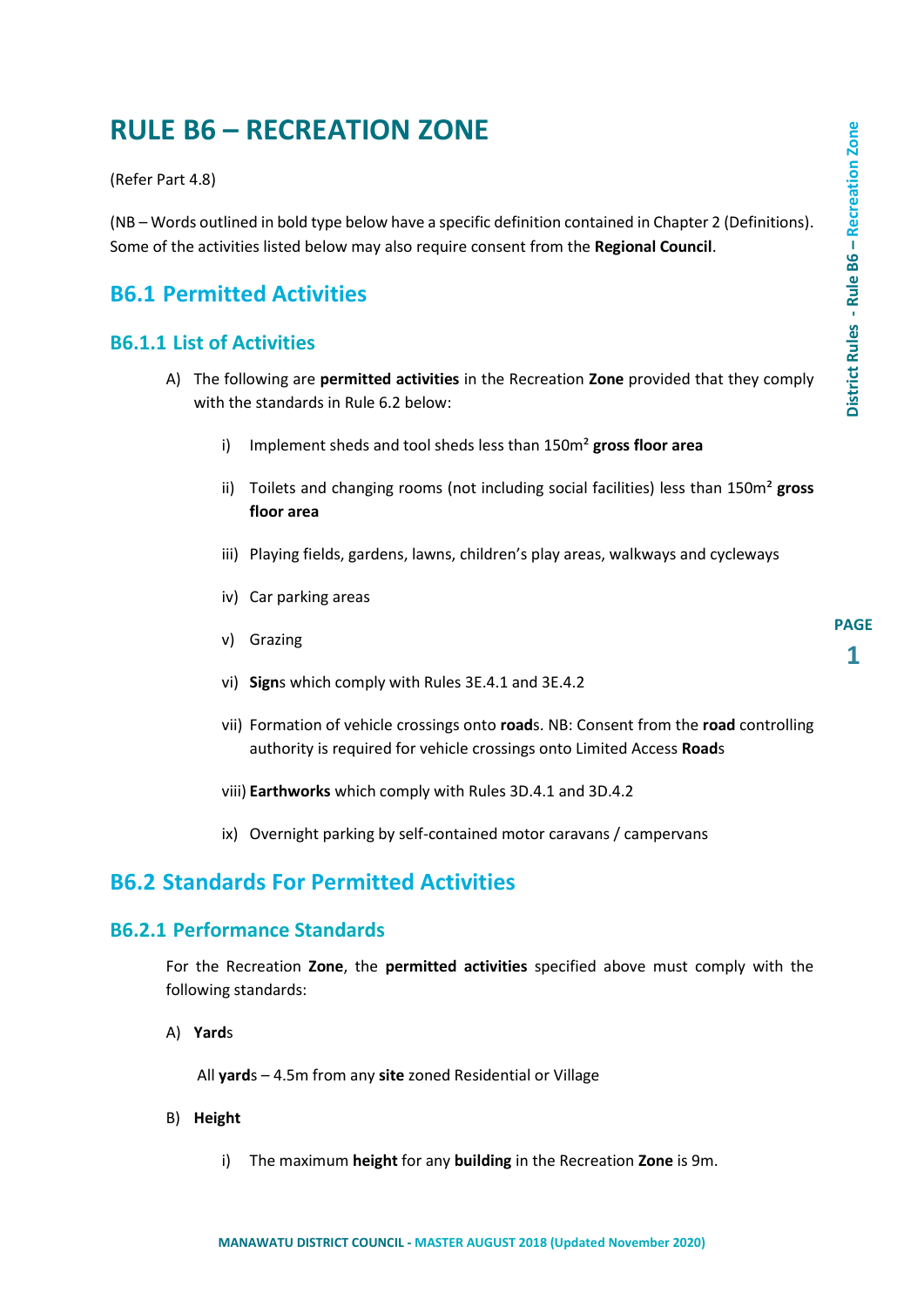- ii) No part of any **building** on any **site** in the Recreation **Zone** shall exceed a **height** of 3m plus three quarters of the shortest horizontal distance from that part of the **building** to the nearest boundary of any property zoned Residential or Village. (Refer Diagram B).
- C) Noise

Compliance with Rule 3C.4.2.

D) Car Parking

Compliance with Rule 3B.4.5.

E) Visibility at Railway Crossings

Compliance with Rule 3B.4.3 and Appendix 3B.5.

F) Access

Compliance with Rule 3B.4.3.

G) Glare

**District Rules - Rule B6** 

District Rules - Rule B6 - Recreation Zone

**– Recreation Zone**

Compliance with Rule 3B.4.4.

#### H) Visual **Amenities**

No activity shall involve keeping more than one **derelict vehicle** within view of neighbouring properties or a public place.

### <span id="page-3-0"></span>**B6.2.2 Signs in the Recreation Zone**

A) **Sign**s

Compliance with Rules 3E.4.1 and 3E.4.2.

## <span id="page-3-1"></span>**B6.3 Restricted Discretionary Activities**

Any permitted activity specified above which does not comply with any of the relevant standards in Rule B6.2.1 shall be a restricted discretionary activity. Applications for a restricted discretionary activity shall be assessed in terms of the matters set out in Rule A1.3.3.